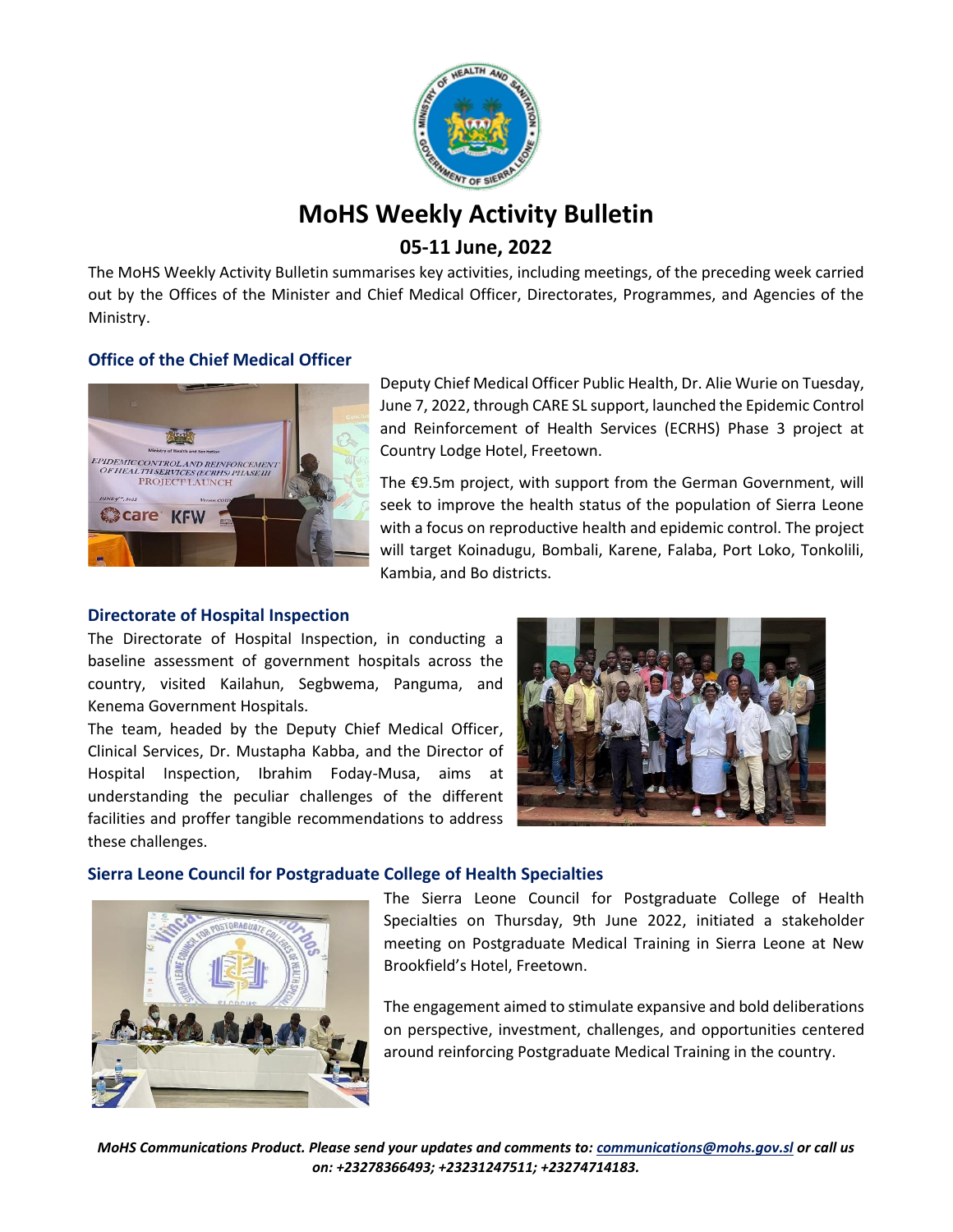

#### **Directorate of Environmental Health and Sanitation**

The WASH Programme of the Directorate of Environmental Health and Sanitation, with support from UNICEF, held its inaugural Technical Working Group (TWG) meeting on June 10, 2022, at the Family Kingdom Resort.

The essence of the meeting was for the TWG members to support the rollout of the Sanitation and Hygiene Game Plan in Sierra Leone. The DEHS Director, Mrs. Doris Bah, emphasized the relevance of conducting the WASH Services Behaviour Survey and developing the



Sanitation Policy Implementation Guidelines (SPIG). MoHS and several other MDAs and international partners attended the meeting

#### **Directorates of Reproductive and Child Health, and Policy, Planning, and Information**



The Directorate of Policy Planning and Information (DPPI), in collaboration with the Reproductive Health and Family Planning (RH/FP) Programme, with support from CHAI, conducted training on the use of the DHIS2 email notification system and an introduction to the DHIS2 RH/FP Dashboard. The training targeted District Health Sisters (DHS) and FP Coordinators on the 1-2 and 7-8, June 2022, in Bo and Makeni respectively.

The Senior HMIS Officer, Regina Samuels, facilitated the sessions that trained the DHS and FP Coordinators on how to receive DHIS2 email

notifications with RH-FP tracer indicators and how to navigate the RH-FP DHIS2 dashboard.

#### **Directorate of Policy, Planning, and Information**

This week, a 10-day data collection for the LOT Quality Assurance Sampling (LQAS) survey ended in the Moyamba District. With support from UNICEF, DPPI led the activity that involved 70 data collectors, 10 national and 10 DHMT supervisors who conducted field monitoring.

Nationally, 5% of children under five are suffering from moderate or severe acute malnutrition. Moyamba District has the second-highest wasting prevalence at 6.4%. Stunting is at 31% in the district. Because of the present nutritional situation in the district, this survey is conducted to find ways to reduce malnutrition in under-fives.